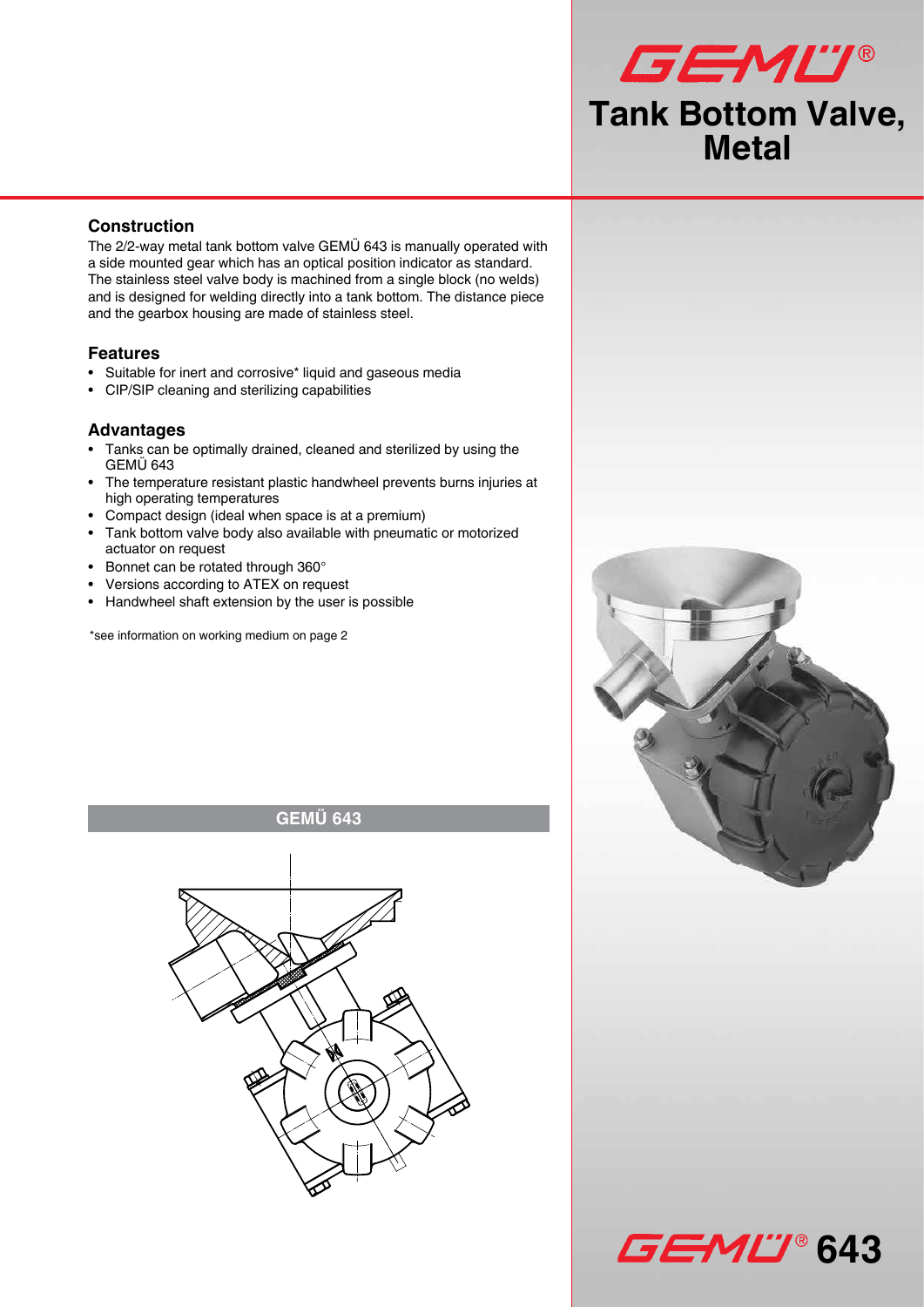## **Technical data**

## **Working medium**

Corrosive, inert, gaseous and liquid media which have no negative impact on the physical and chemical properties of the body and diaphragm material.

Maximum permissible pressure of working medium, applied upstream 10 bar 10 bar

## **Temperatures**

| Media temperature             | $-10$ 100 °C                                       |
|-------------------------------|----------------------------------------------------|
| Sterilisation temperature (1) |                                                    |
| EPDM (Code 13)                | max. 150 $\mathrm{C}$ (2), max. 60 min per cycle   |
| EPDM (Code 17)                | max. 150 $^{\circ}$ C (2), max. 180 min per cycle  |
| PTFE/EPDM (Code 54)           | max. 150 $^{\circ}$ C (2), no time limit per cycle |
| PTFE/EPDM (Code 5M)           | max. 150 °C (2), no time limit per cycle           |

 $1$  The sterilisation temperature is valid for steam (saturated steam) or superheated water.

<sup>2</sup> If the sterilisation temperatures listed above are applied to the EPDM diaphragms for longer periods of time, the service life of the diaphragms will be reduced. In these cases, maintenance cycles must be adapted accordingly.

This also applies to PTFE diaphragms exposed to high temperature fluctuations.

PTFE diaphragms can also be used as moisture barriers; however, this will reduce their service life.

The maintenance cycles must be adapted accordingly.

 GEMÜ 555 and 505 globe valves are particularly suitable for use in the area of steam generation and distribution. The following valve arrangement for interfaces between steam pipes and process pipes has proven itself over time: A globe valve for shutting off steam pipes and a diaphragm valve as an interface to the process pipes.

## **Ambient temperature 0** ... 60 °C

| Nominal size | <b>Bonnet</b> | <b>Operating pressure [bar]</b> | Weiaht      |      |
|--------------|---------------|---------------------------------|-------------|------|
| [mm]         | Code          | <b>EPDM</b>                     | <b>PTFE</b> | [kg] |
| 15           | 2AT           | $0 - 10$                        | $0 - 10$    | 3.0  |
| 20           | 2AT           | $0 - 10$                        | $0 - 10$    | 3.0  |
| 25           | 2AT           | $0 - 10$                        | $0 - 10$    | 3.0  |
| 32           | 3AT           | $0 - 10$                        | $0 - 10$    | 6.0  |
| 40           | 3AT           | $0 - 10$                        | $0 - 10$    | 6.0  |

# Steam input





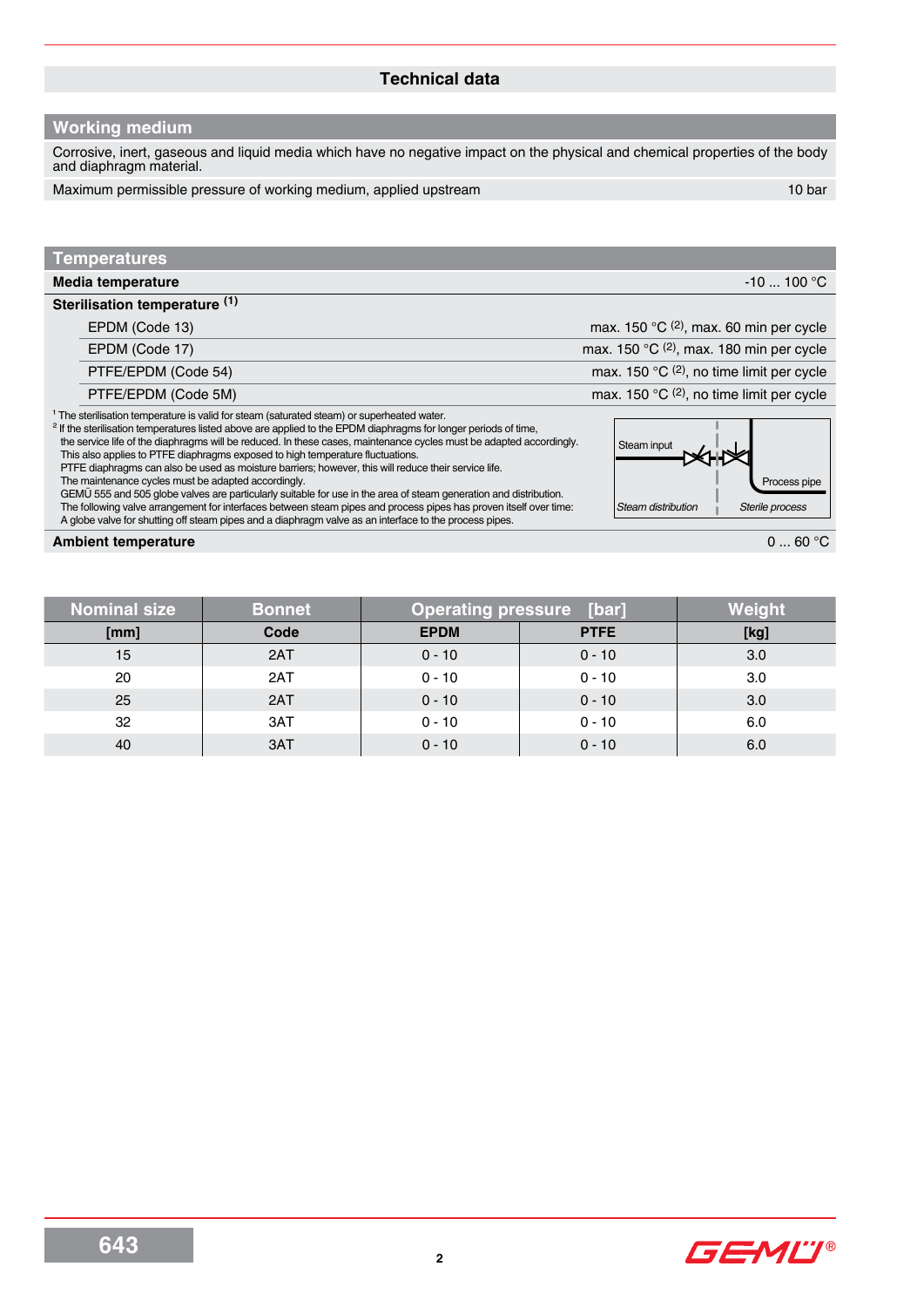## **Order data**

| <b>Body configuration</b> | Code |
|---------------------------|------|
| Tank valve body           |      |

| <b>Connection</b>                                  | <b>Code</b> |
|----------------------------------------------------|-------------|
| <b>Butt weld spigots</b>                           |             |
| Spigots DIN                                        | O           |
| Spigots EN 10357 series B                          |             |
| (formerly DIN 11850 series 1)                      | 16          |
| Spigot EN 10357 series A                           |             |
| (formerly DIN 11850 series 2) / DIN 11866 series A | 17          |
| Spigots DIN 11850 series 3                         | 18          |
| Spigots SMS 3008                                   | 37          |
| Spigot ASME BPE / DIN 11866 series C               | 59          |
| Spigot ISO 1127 / EN 10357 series C /              |             |
| DIN 11866 series B                                 | 60          |
| Spigots ANSI/ASME B36.19M Schedule 10s             | 63          |
| Spigots ANSI/ASME B36.19M Schedule 5s              | 64          |
| Spigots ANSI/ASME B36.19M Schedule 40s             | 65          |

| <b>Diaphragm material</b>               | Code |
|-----------------------------------------|------|
| <b>EPDM</b>                             | 13   |
| <b>EPDM</b>                             | 17   |
| <b>EPDM</b>                             | 19   |
| <b>EPDM</b>                             | 36   |
| PTFE/EPDM, two-piece                    | 5M   |
| Material complies with FDA requirements |      |

| <b>Control function</b> | Code |
|-------------------------|------|
| Manually operated       |      |
|                         |      |

| ∣ Bonnet s <u>ize</u> |                | Code |
|-----------------------|----------------|------|
| Bonnet size 2AT       | $(DN 15 - 25)$ | 2AT  |
| Bonnet size 3AT       | $(DN 32 - 40)$ | 3AT. |

| Valve body material                         | Code <sup>\</sup> |
|---------------------------------------------|-------------------|
| 1.4435 (F316L), forged body                 | 40                |
| 1.4435 (BN2), forged body $\Delta$ Fe<0.5 % | 42                |

| <b>Surface finish</b> | Code <sup>'</sup> |
|-----------------------|-------------------|
| Code see page 4       |                   |

| <b>Order example</b>             | 643 | 25 | B | 60 | 40 | 13 | 0           | 2AT | 1503 |
|----------------------------------|-----|----|---|----|----|----|-------------|-----|------|
| <b>Type</b>                      | 643 |    |   |    |    |    |             |     |      |
| Nominal size                     |     | 25 |   |    |    |    |             |     |      |
| Body configuration (code)        |     |    | B |    |    |    |             |     |      |
| Connection (code)                |     |    |   | 60 |    |    |             |     |      |
| Valve body material (code)       |     |    |   |    | 40 |    |             |     |      |
| Diaphragm material (code)        |     |    |   |    |    | 13 |             |     |      |
| Control function (code)          |     |    |   |    |    |    | $\mathbf 0$ |     |      |
| Bonnet size (code)               |     |    |   |    |    |    |             | 2AT |      |
| Surface finish (code see page 4) |     |    |   |    |    |    |             |     | 1503 |

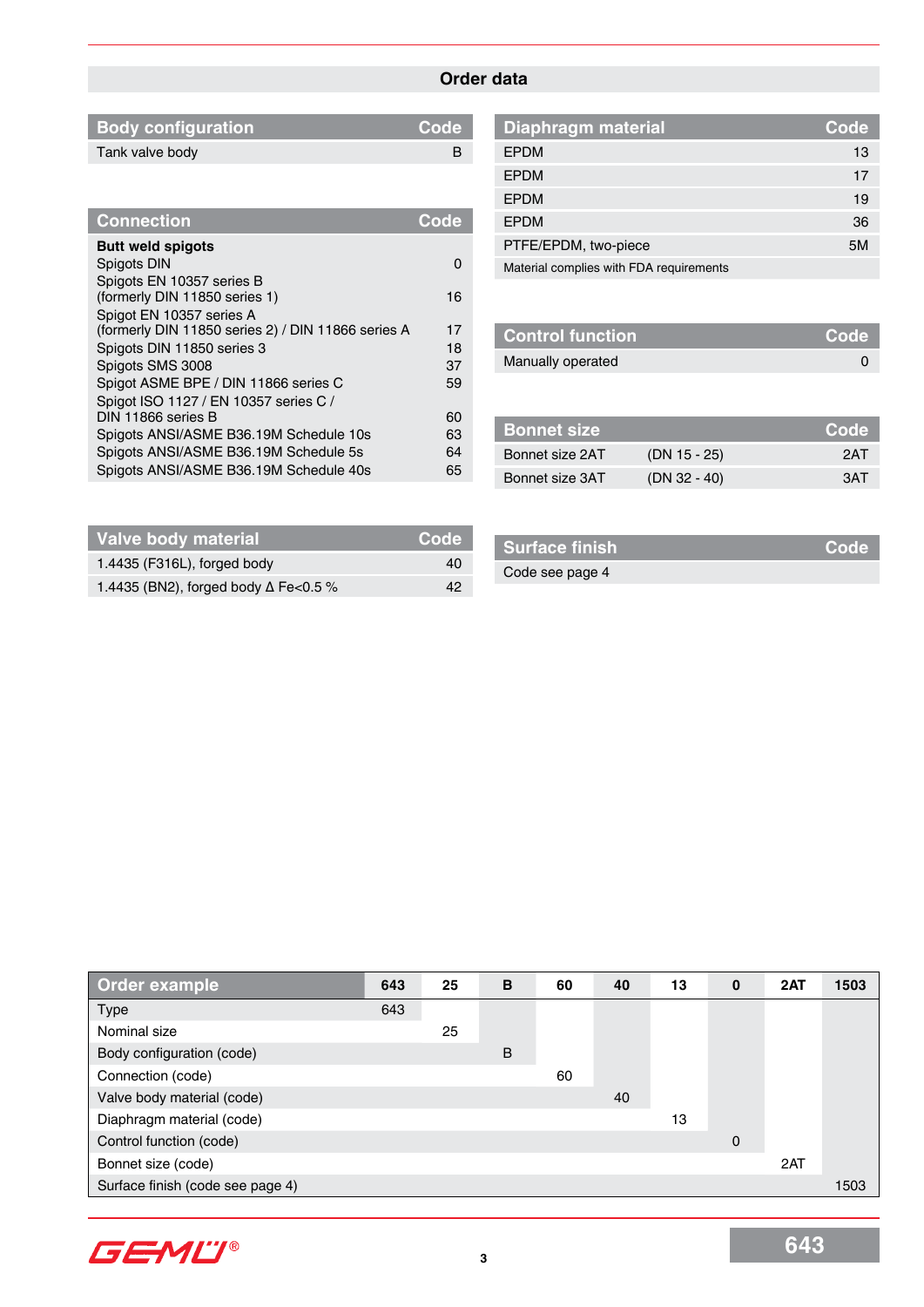## **Order data**

## **Internal surface finishes for forged bodies <sup>1</sup>**

|                                                                                                    |                                            | Mechanically polished <sup>2</sup> | <b>Electropolished</b>                    |                 |  |  |
|----------------------------------------------------------------------------------------------------|--------------------------------------------|------------------------------------|-------------------------------------------|-----------------|--|--|
| <b>Readings for Process</b><br><b>Contact Surfaces</b>                                             | Hygienic class<br>Code<br><b>DIN 11866</b> |                                    | Hygienic class<br><b>DIN 11866</b>        | Code            |  |  |
| $Ra \leq 0.80 \mu m$                                                                               | H <sub>3</sub>                             | 1502                               | HE <sub>3</sub>                           | 1503            |  |  |
| $Ra \leq 0.60 \mu m$                                                                               |                                            | 1507                               | $\overline{\phantom{0}}$                  | 1508            |  |  |
| $Ra \leq 0.40 \mu m$                                                                               | H <sub>4</sub>                             | 1536                               | HE4                                       | 1537            |  |  |
| $\text{Ra} \leq 0.25 \ \mu \text{m}^3$                                                             | H <sub>5</sub>                             | 1527                               | HE <sub>5</sub>                           | 1516            |  |  |
|                                                                                                    |                                            | Mechanically polished <sup>2</sup> | <b>Electropolished</b>                    |                 |  |  |
| <b>Readings for Process</b><br><b>Contact Surfaces acc. to</b><br><b>ASME BPE 2016<sup>4</sup></b> | <b>ASME BPE</b><br>Surface<br>Designation  | Code                               | <b>ASME BPE</b><br>Surface<br>Designation | Code            |  |  |
| Ra Max. = $0.76 \mu m$ (30 $\mu$ inch)                                                             | SF <sub>3</sub>                            | SF <sub>3</sub>                    |                                           | -               |  |  |
| Ra Max. = $0.64 \mu m (25 \mu nch)$                                                                | SF <sub>2</sub>                            | SF <sub>2</sub>                    | SF <sub>6</sub>                           | SF <sub>6</sub> |  |  |

Ra Max. = 0.51 μm (20 μinch) SF1 SF1 SF5 SF5 SF5  $\text{Ra Max.} = 0.38 \, \mu\text{m (15 \, \muinch)}$   $\left| \begin{array}{ccc} \text{SFA} & \text{SFA} \\ \text{SFA} & \text{SFA} \end{array} \right|$  SF4

1 Surface finishes of customized valve bodies may be limited in special cases.

2 Or any other finishing method that meets the Ra value (acc. to ASME BPE).

3 The smallest possible Ra finish for pipe connections with an internal pipe diameter < 6 mm is 0.38 µm.

4 When using these surfaces, the bodies are marked according to the specifications of ASME BPE.

The surfaces are only available for valve bodies which are made of materials (e.g. GEMÜ material codes 40, 41, 44)

and use connections (e.g. GEMÜ connection codes 59, 80, 88) according to ASME BPE.

Ra acc. to DIN EN ISO 4288 and ASME B46.1

## **Mounting position**



## **Mounting position (with handwheel shaft extension by user)**



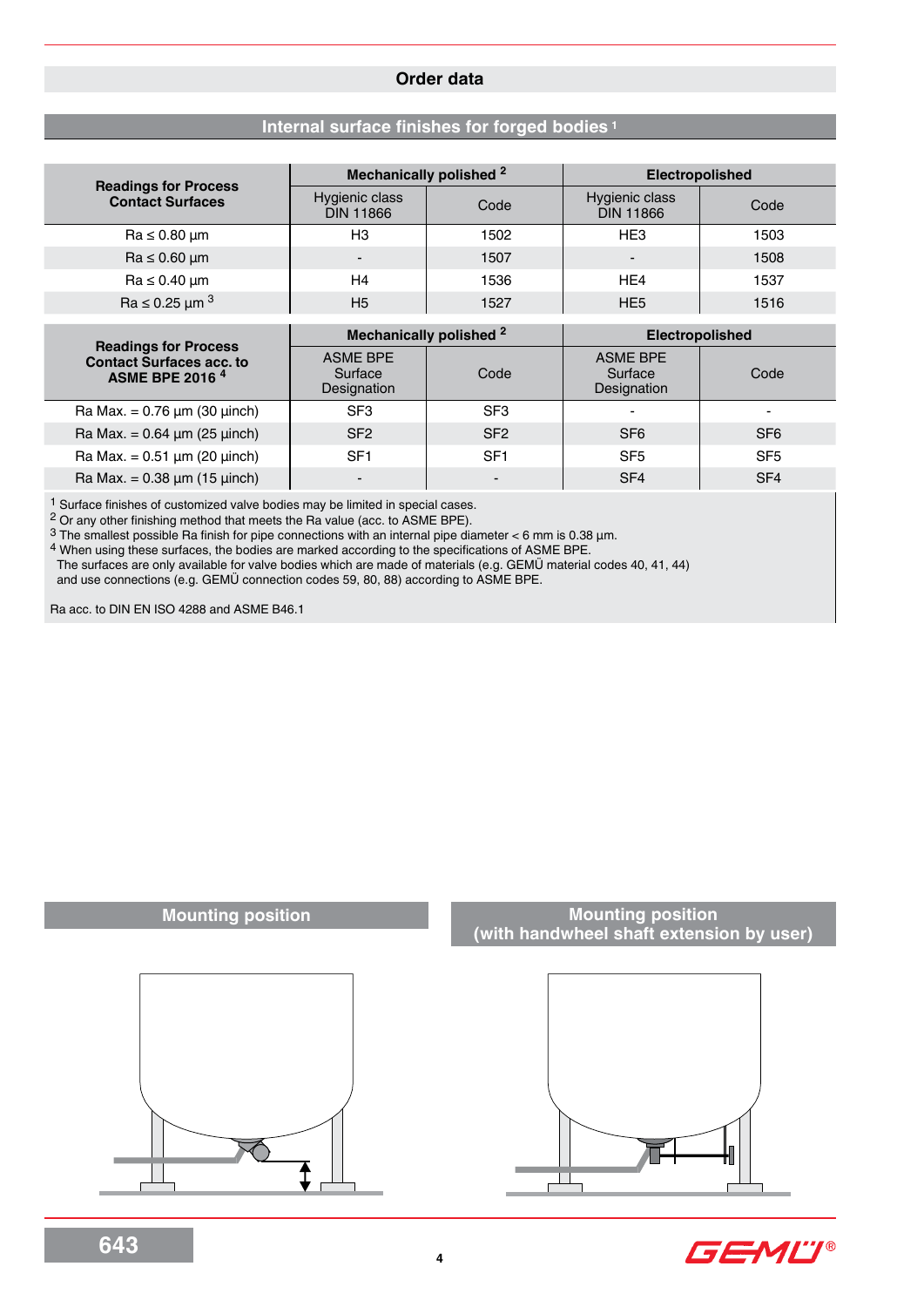## **Dimensions [mm]**

| Butt weld spigots, connection code 0, 16, 17, 18, 60<br>Valve body material: Forged body (code 40) |           |                |                        |                                                                                         |           |                                                                                                             |          |                                     |    |                                                                                  |    |     |    |     |      |              |
|----------------------------------------------------------------------------------------------------|-----------|----------------|------------------------|-----------------------------------------------------------------------------------------|-----------|-------------------------------------------------------------------------------------------------------------|----------|-------------------------------------|----|----------------------------------------------------------------------------------|----|-----|----|-----|------|--------------|
| <b>Pipe standard</b>                                                                               |           |                |                        | <b>DIN</b><br><b>EN 10357</b><br>series B<br>(formerly<br><b>DIN 11850</b><br>series 1) |           | <b>EN 10357</b><br>series A<br>(formerly<br><b>DIN 11850</b><br>series 2) /<br><b>DIN 11866</b><br>series A |          | <b>DIN 11850</b><br><b>Series 3</b> |    | <b>ISO 1127/</b><br><b>EN 10357</b><br>series C/<br><b>DIN 11866</b><br>series B |    |     |    |     |      |              |
|                                                                                                    |           |                | <b>Connection code</b> |                                                                                         |           |                                                                                                             | $\bf{0}$ |                                     |    | 16                                                                               |    | 17  | 18 |     | 60   |              |
| <b>MG</b>                                                                                          | <b>DN</b> | A <sub>3</sub> | <b>B3</b>              | øB                                                                                      | <b>SP</b> | C                                                                                                           | ød       | $\mathbf{s}$                        | ød | S                                                                                | ød | S   | ød | S   | ød   | $\mathbf{s}$ |
|                                                                                                    | 15        | 166            | 104                    | 120                                                                                     | 6         | 25                                                                                                          | 18       | 1.5                                 | 18 | 1.0                                                                              | 19 | 1.5 | 20 | 2.0 | 21.3 | 1.6          |
| 25                                                                                                 | 20        | 166            | 104                    | 120                                                                                     | 6         | 25                                                                                                          | 22       | 1.5                                 | 22 | 1.0                                                                              | 23 | 1.5 | 24 | 2.0 | 26.9 | 1.6          |
|                                                                                                    | 25        | 166            | 104                    | 120                                                                                     | 6         | 25                                                                                                          | 28       | 1.5                                 | 28 | 1.0                                                                              | 29 | 1.5 | 30 | 2.0 | 33.7 | 2.0          |
|                                                                                                    | 32        | 190            | 110                    | 160                                                                                     | 6         | 25                                                                                                          | 34       | 1.5                                 | 34 | 1.0                                                                              | 35 | 1.5 | 36 | 2.0 | 42.4 | 2.0          |
| 40                                                                                                 | 40        | 190            | 110                    | 160                                                                                     | 6         | 25                                                                                                          | 40       | 1.5                                 | 40 | 1.0                                                                              | 41 | 1.5 | 42 | 2.0 | 48.3 | 2.0          |

 $MG =$ diaphragm size

| Butt weld spigots. connection code 37, 59, 63, 64, 65<br>Valve body material: Forged body (code 40) |           |                |           |            |           |    |                    |                          |                                                   |      |                                                           |      |                                                          |      |                                                           |          |
|-----------------------------------------------------------------------------------------------------|-----------|----------------|-----------|------------|-----------|----|--------------------|--------------------------|---------------------------------------------------|------|-----------------------------------------------------------|------|----------------------------------------------------------|------|-----------------------------------------------------------|----------|
| <b>Pipe standard</b>                                                                                |           |                |           |            |           |    | <b>SMS</b><br>3008 |                          | <b>ASME BPE /</b><br><b>DIN 11866</b><br>series C |      | <b>ANSI/ASME</b><br><b>B36.19M</b><br><b>Schedule 10s</b> |      | <b>ANSI/ASME</b><br><b>B36.19M</b><br><b>Schedule 5s</b> |      | <b>ANSI/ASME</b><br><b>B36.19M</b><br><b>Schedule 10s</b> |          |
| <b>Connection code</b>                                                                              |           |                |           |            |           |    | 37                 |                          | 59                                                |      | 63                                                        |      | 64                                                       |      | 65                                                        |          |
| <b>MG</b>                                                                                           | <b>DN</b> | A <sub>3</sub> | <b>B3</b> | $\sigma$ B | <b>SP</b> | c  | ød                 | $\mathbf{s}$             | ød                                                | S    | ød                                                        | S    | ød                                                       | S    | ød                                                        | <b>S</b> |
| 25                                                                                                  | 15        | 166            | 104       | 120        | 6         | 25 |                    |                          |                                                   |      | 21.3                                                      | 2.11 | 21.3                                                     | .65  | 21.3                                                      | 2.77     |
|                                                                                                     | 20        | 166            | 104       | 120        | 6         | 25 | -                  | $\overline{\phantom{0}}$ | 19.05                                             | 1.65 | 26.7                                                      | 2.11 | 26.7                                                     | 1.65 | 26.7                                                      | 2.87     |
|                                                                                                     | 25        | 166            | 104       | 120        | 6         | 25 | 25.0               | 1.2                      | 25.40                                             | 1.65 | 33.4                                                      | 2.77 | 33.4                                                     | .65  | 33.4                                                      | 3.38     |
| 40                                                                                                  | 32        | 190            | 110       | 160        | 6         | 25 | 33.7               | 1.2                      | $\overline{\phantom{0}}$                          | -    | 42.2                                                      | 2.77 | 42.2                                                     | 1.65 | 42.2                                                      | 3.56     |
|                                                                                                     | 40        | 190            | 110       | 160        | 6         | 25 | 38.0               | 1.2                      | 38.10                                             | 1.65 | 48.3                                                      | 2.77 | 48.3                                                     | 1.65 | 48.3                                                      | 3.68     |

MG = diaphragm size



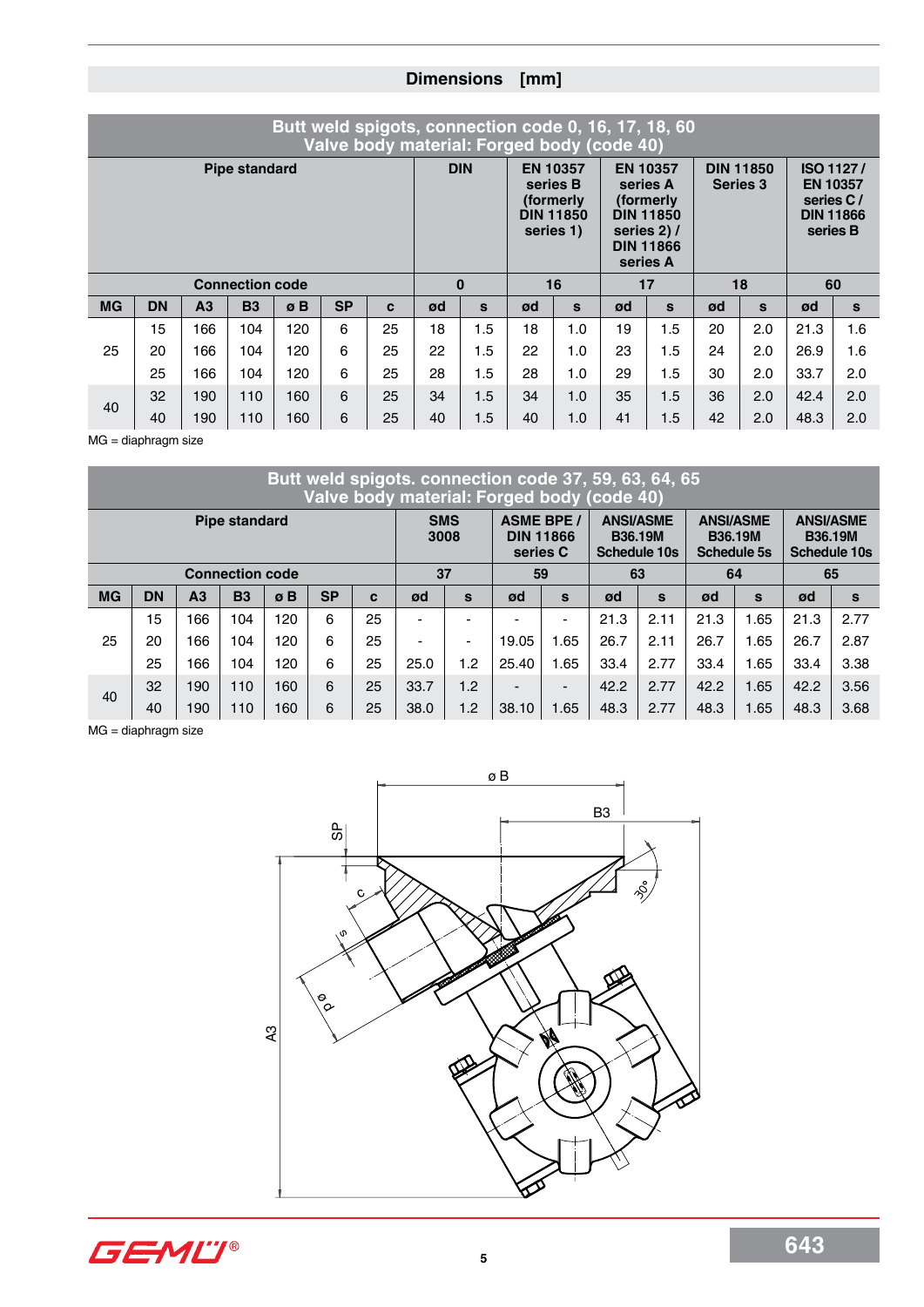| Overview of valve bodies for GEMU 643 |           |                |                           |    |    |                          |                |    |    |    |    |  |  |
|---------------------------------------|-----------|----------------|---------------------------|----|----|--------------------------|----------------|----|----|----|----|--|--|
|                                       |           | <b>Spigots</b> |                           |    |    |                          |                |    |    |    |    |  |  |
| <b>Connection</b><br>code             |           | $\bf{0}$       | 16                        | 17 | 18 | 37                       | 59             | 60 | 63 | 64 | 65 |  |  |
| <b>Material</b><br>code               |           | 40             | 40                        | 40 | 40 | 40                       | 40             | 40 | 40 | 40 | 40 |  |  |
| <b>MG</b>                             | <b>DN</b> |                |                           |    |    |                          |                |    |    |    |    |  |  |
| 25                                    | 15        | X              | X                         | X  | X  |                          |                | X  | X  | X  | X  |  |  |
|                                       | 20        | X              | X                         | X  | X  | $\overline{\phantom{a}}$ | X              | X  | X  | X  | X  |  |  |
|                                       | 25        | X              | $\boldsymbol{\mathsf{X}}$ | X  | X  | X                        | X              | X  | X  | X  | X  |  |  |
| 40                                    | 32        | X              | X                         | X  | X  | X                        | $\blacksquare$ | X  | X  | X  | X  |  |  |
|                                       | 40        | X              | X                         | X  | X  | X                        | X              | X  | X  | X  | X  |  |  |

Availability of material code 42: same as code 40

MG = diaphragm size